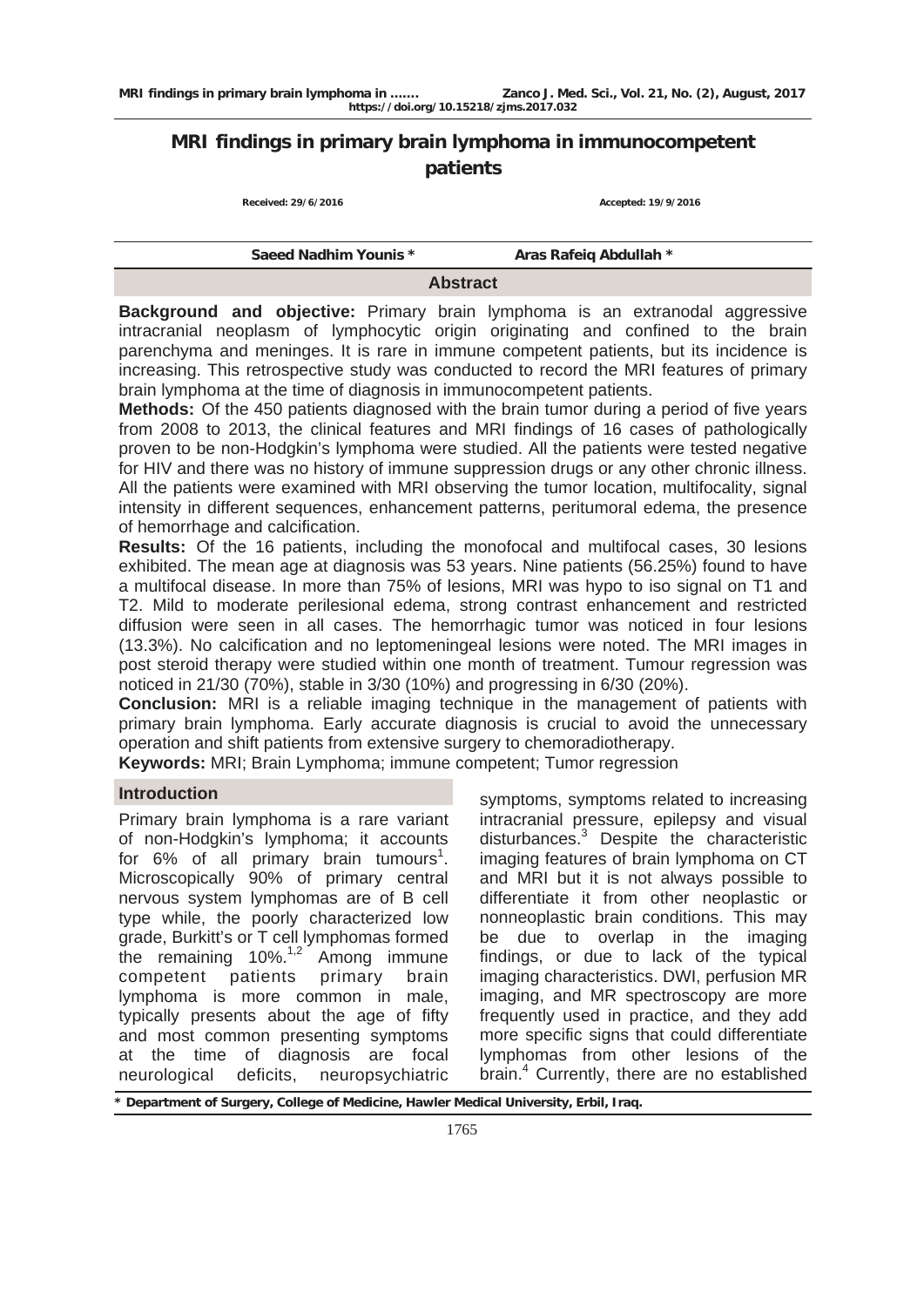| MRI findings in primary brain lymphoma in | Zanco J. Med. Sci., Vol. 21, No. (2), August, 2017 |  |
|-------------------------------------------|----------------------------------------------------|--|
| https://doi.org/10.15218/zjms.2017.032    |                                                    |  |

imaging biomarkers that are prognostic of clinical outcome in patients with primary brain lymphoma. The pre therapeutic tumor apparent diffusion coefficient (ADC) measurements may noninvasively predict clinical outcome in patients with primary lymphoma of CNS.<sup>5</sup> Low ADC values were predictive of shorter progression-free survival and overall survival. In addition, an inverse correlation was found between ADC values and the cellular density of the tumors. Patients with prolonged progression-free survival and overall survival also had a significant reduction in post-therapeutic ADC values. Thus, repeated ADC measurements may be used as biomarkers in the surveillance of therapeutic response.<sup>4</sup> Diagnostic workup should start with contrast enhanced brain MRI, which is the most sensitive imaging method to detect primary central nervous system lymphoma. Further diagnostic steps include cerebrospinal fluid analysis and slit lamp eye examination especially when the patient complains of ocular symptoms. For definite diagnosis, the patient should finally undergo stereotactic biopsy.<sup>6</sup> This study aimed to depict the MRI findings of primary brain lymphoma during initial diagnosis in immunocompetent patients to facilitate differentiation of central nervous system lymphoma from other brain neoplasms.

## **Methods**

This study was carried out in Erbil, Kurdistan Region of Iraq over five year period from October 2008 to November 2013. Four hundred and fifty cases of brain tumors were retrospectively studied of which sixteen patients proved pathologically as having primary brain lymphoma. All patients tested negative for HIV or any other immunosuppressive disorder. All of them proved to be disease free outside the brain. All cases were analyzed by age, sex, clinical presentation and MRI features.

**Image protocol:** MR imaging unit 1.5 T Siemens Symphony, Erlangen, Germany

was used. The standard MRI images included Axial spin echo (SE) T1- weighted images (T1WI), axial fast spin echo (FSE) T2- weighted images (T2WI), axial fluid attenuated recovery FLAIR, Axial, coronal, and sagittal post contrast (gadolinium) spin echo (SE) T1WI and diffusion weighted images (DWI) with b value of 0, 500 and 1000 s/ mm<sup>2</sup>. Slice thickness was 5mm and Field of view (FOV) was 230mm. Signal intensity of the tumor in T1WI, T2WI, and post contrast images were studied as well as the tumor margins if it is infiltrative, irregular or well demarcated. The location, multiplicity of lesions and perilesional edema were also studied. Nine patients had follow-up MRI examinations after steroid therapy within one month from the commencement of the treatment and tumor volume measurement done to assess the follow-up. Tumor volume was measured on contrast enhanced T1WI by summation of each area  $(mm^2)$  multiplied by slice thickness. The tumor was labeled regressed if there were more than 13% reduction in its volume, stable if the change in the volume was less than 13% and progressing if the tumor volume increased by more than 13%, marginal recurrence or development of new lesion.<sup>7</sup> All patients underwent histopathological and immunohistochemisty confirmation as low to high grade non Hodgkin's lymphoma. All the data were statistically analyzed using Excel program. This study was approved by the Research Ethics Committee of Hawler Medical University in Erbil, Iraq and informed consent was obtained from participants.

## **Results**

The age range was from 28 to 65 years with a mean age at diagnosis was 53 years. The commonest age group was 50- 60 years. The youngest patient was 28 years old. There were 12 males and four females (male: female 3:1). The median time between the onset of symptoms and diagnosis was two months. Its incidence was 3.5% among all intracranial tumors.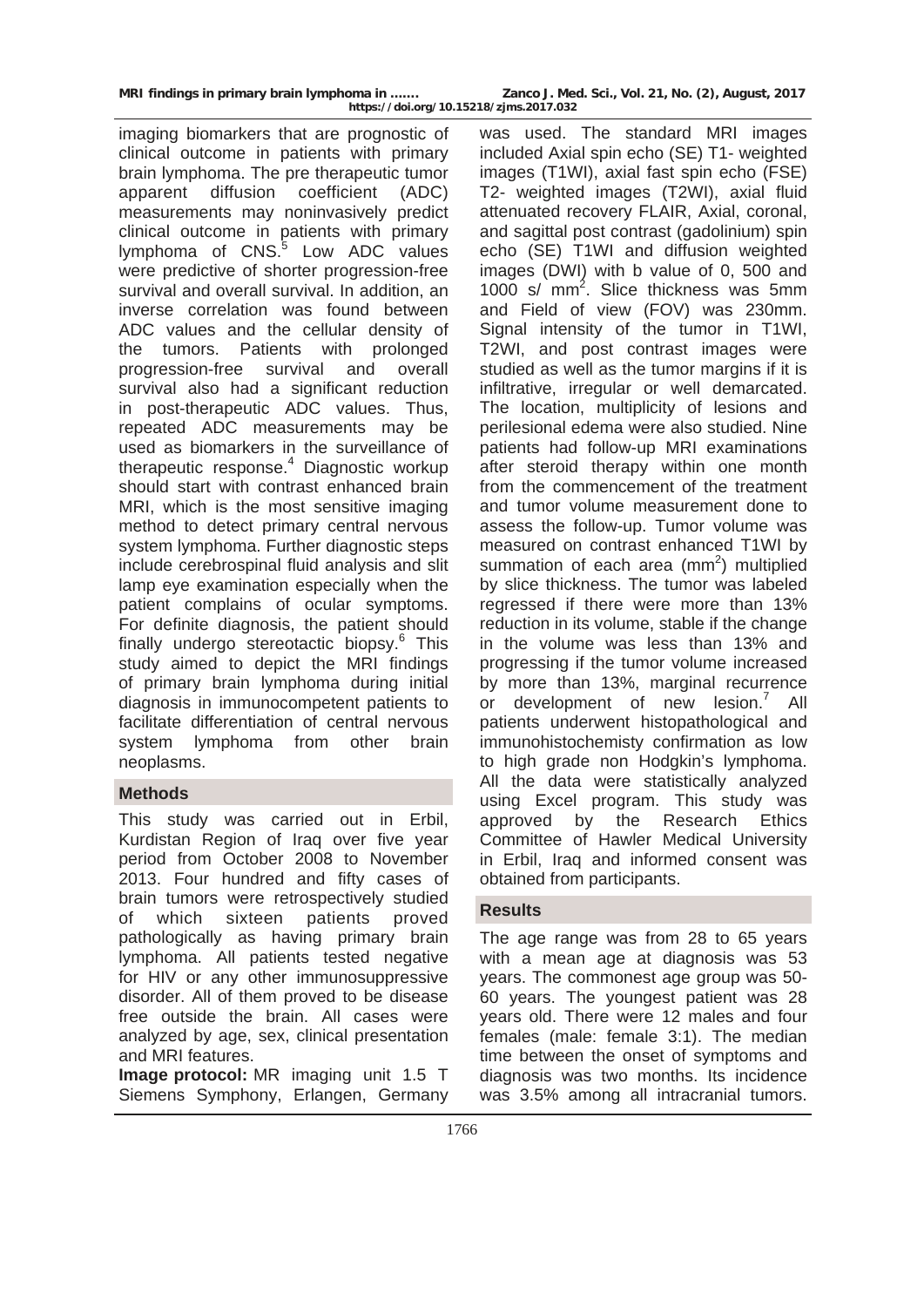| MRI findings in primary brain lymphoma in | Zanco J. Med. Sci., Vol. 21, No. (2), August, 2017 |
|-------------------------------------------|----------------------------------------------------|
| https://doi.org/10.15218/zjms.2017.032    |                                                    |

The presenting symptoms in decreasing order were headache (14/16; 87.5%), neurological deficit (12/16; 75%), vomiting (8/16; 50%), confusion (5/16; 31.25%), seizures (3/16; 18.75%) and gait ataxia (1/16; 6.25%). The most common locations in decreasing order were cerebral hemispheres (43.75%), in particular, the frontal and parietal lobes, deep structures like basal ganglia and corpus callosum (30%), trancallosal infiltration (crossing midline) were seen in (18.75%)and cerebellum (6.25%). Nine of our patients (56.25%) were found to have multiple lesions in their pretreatment images. There were total 30 lesions in 16 patients. The signal changes are low signal intensity in T1 in (12/30; 40%), iso intense to gray matter in T1WI in (14/30; 46.6%) and slightly high signal intensity in T1WI in (4/30; 13.3%). The signal intensity in T2WI was low in (10/30; 33.3%), iso intense to gray matter in (13/30; 43.3% and slightly high signal

intensity in T2 (7/30; 23.3%). The entire lesion (30/30; 100%) were highlighted in FLAIR and showed restricted diffusion with low signal intensity in ADC (Table 1). All the lesions were associated with perilesional edema as noticed on FLAIR sequence. All the lesions showed mild to moderate enhancement. Four of the lesions showed evidence of hemorrhage. None of the lesions on imaging had evidence of calcification. Intraventricular, and subependymal and leptomeningeal infiltration was not seen in any case. The margins of the lesions were well defined in (4/30; 13.3%), irregular in (16/30; 53.3%) and infiltrative in (10/30; 33.3%). (Figures 1, 2, 3, 4 and 5 show the various MR signal changes). The MRI images in post steroid therapy were studied within one month of treatment. Tumour regression were noticed in (21/30; 70%), stable in (3/30; 10%) and progressing in (6/30; 20%).

| Table 1: MRI findings in primary brain lymphoma. |  |  |  |  |
|--------------------------------------------------|--|--|--|--|
|--------------------------------------------------|--|--|--|--|

| <b>MRI</b> sequences | Low      | Iso to gray matter | <b>High</b> | <b>Restricted</b> | total |
|----------------------|----------|--------------------|-------------|-------------------|-------|
| Τ1                   | 12       | 14                 | 4           | -------           | 30    |
| T <sub>2</sub>       | 10       | 13                 |             | --------          | 30    |
| <b>FLAIR</b>         | 0        | 0                  | 30          | ----------        | 30    |
| <b>DWI</b>           |          |                    | ------      | 30                | 30    |
| Contrast enhancement | -------- |                    | -------     | 30                | 30    |



**Figure 1:** Left and Middle T1-weighted after contrast axial MRIs; (Right) T2-weighted axial MRI. Large enhancing mass involving the right frontal lobe and the basal ganglia with surrounding edema is seen. Biopsy demonstrated lymphoma.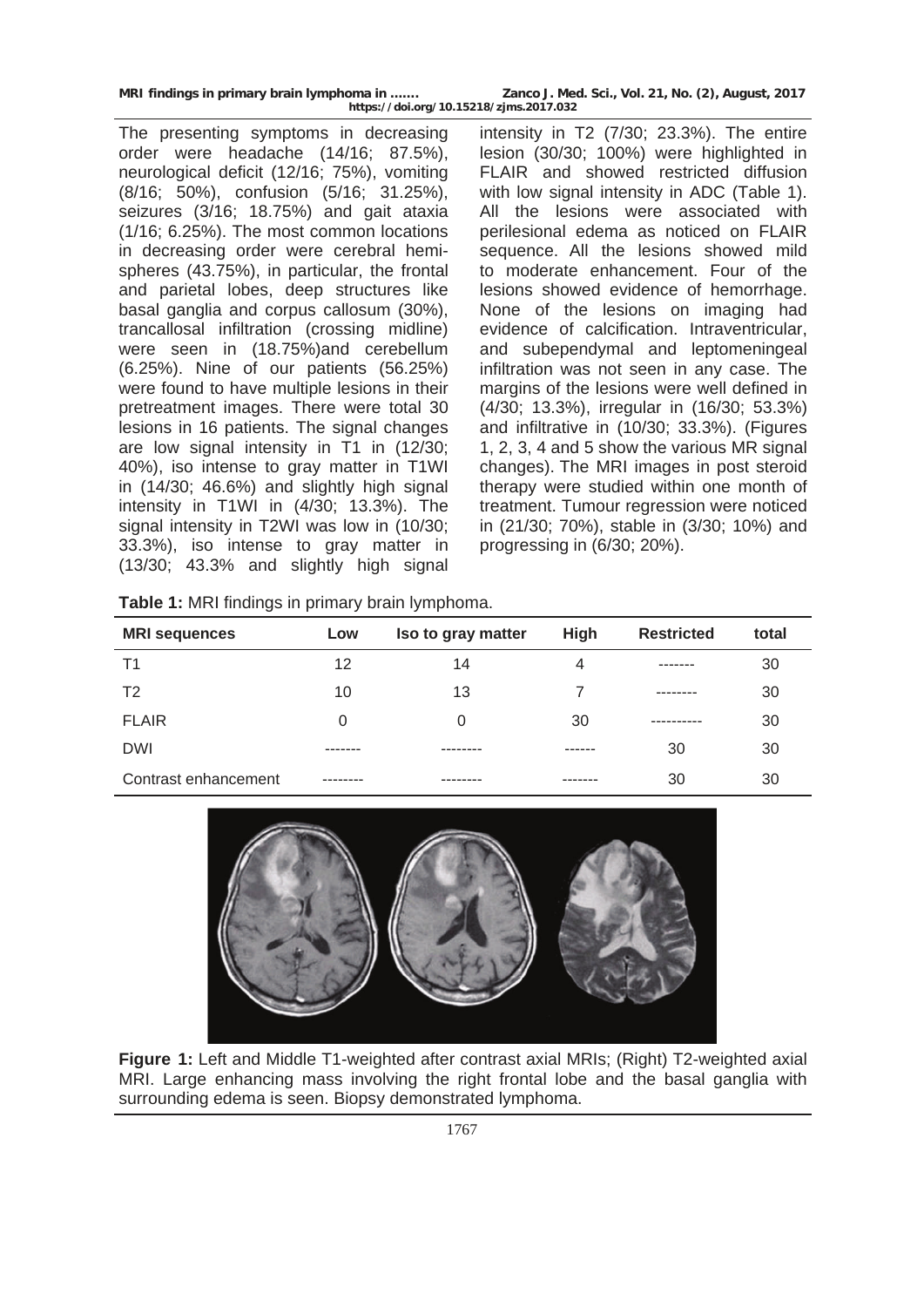**MRI findings in primary brain lymphoma in ……. Zanco J. Med. Sci., Vol. 21, No. (2), August, 2017 https://doi.org/10.15218/zjms.2017.032**



**Figure 2:** Upper row: Left and right T1W and T1W post contrast MRIs; Lower row left T2W axial, Right is FLAIR axial MRI showing large enhancing mass in the corpus callosum crossing the midline (butterfly appearance) surrounded by edema. Biopsy demonstrated lymphoma.



**Figure 3:** T1W, T2W and FLAIR images showing multifocal lesions in the left temporal, parietal lobes and the corpus callosum also lesion is seen deeply seated in left thalamus.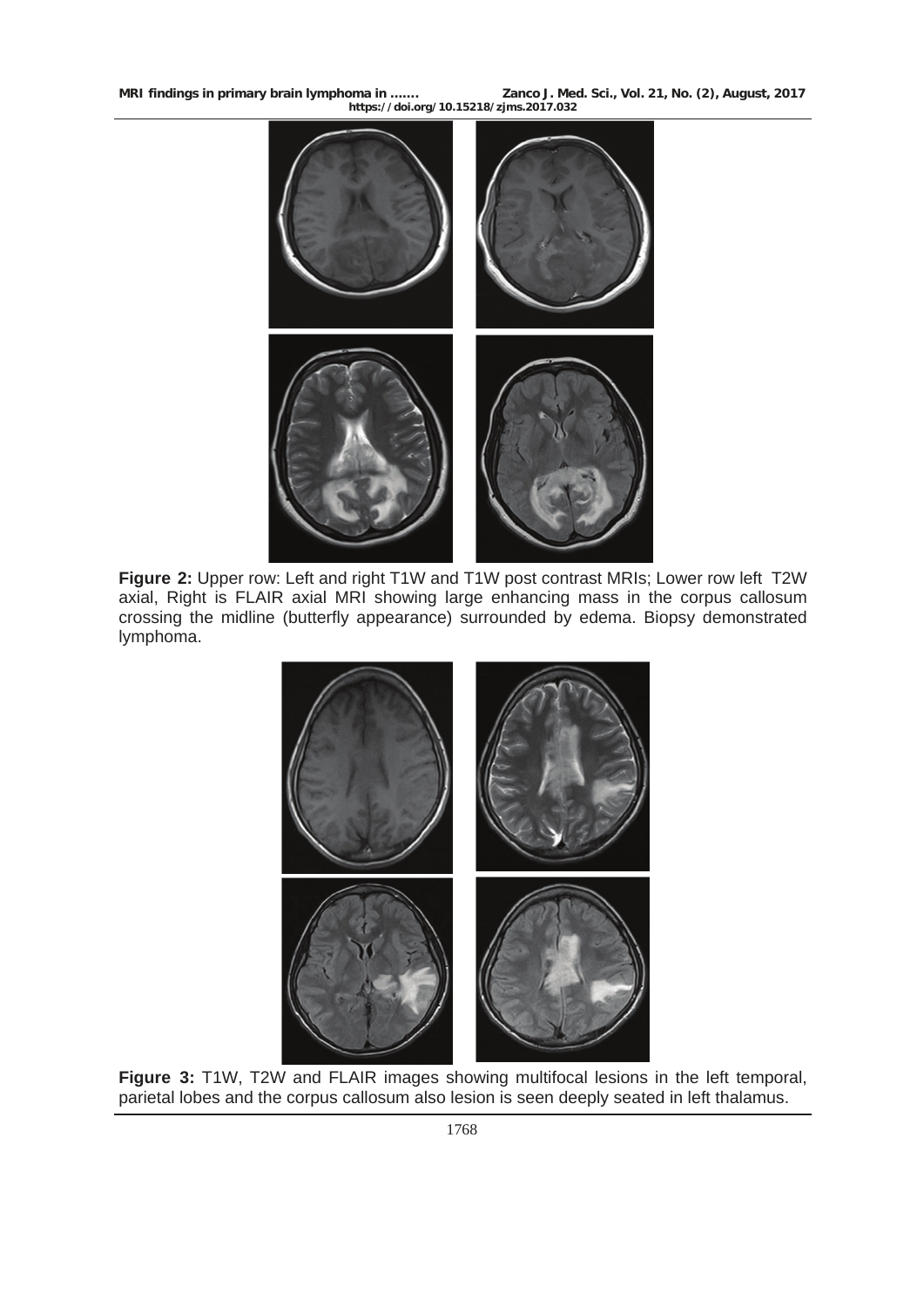



**Figure 4:** DWI showing restricted diffusion in lymphoma.



**Figure 5:** Upper row: Left and right T1W and T1W post contrast MRIs; Lower row left FLAIR axial, right T2W axial MRI showing large enhancing mass in left thalamus with mass effect. The lesion is low in T1W, intermediate in T2W. Biopsy demonstrated lymphoma.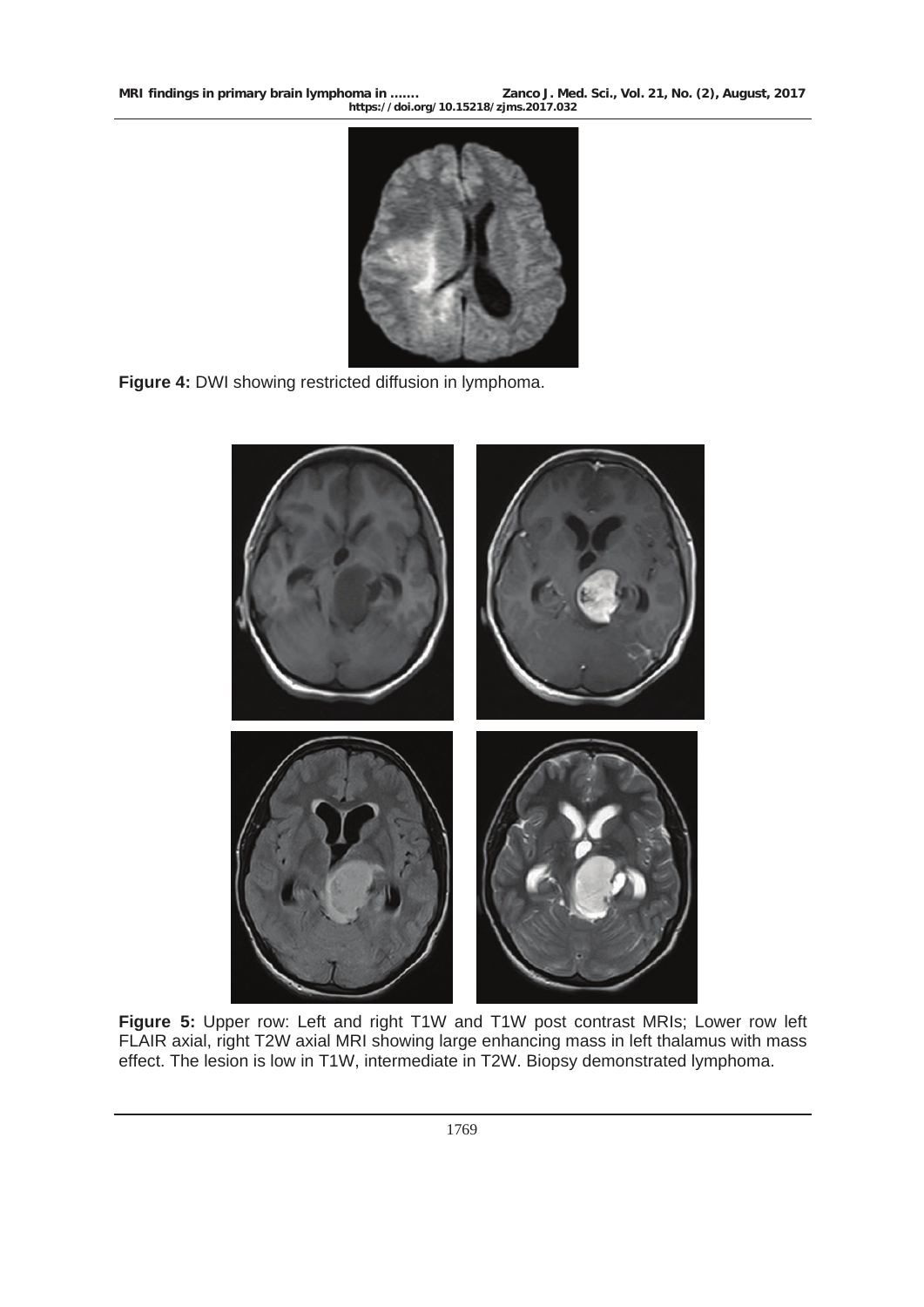Primary central nervous system lymphoma is a rare brain tumor, primarily seen in immunocompromised patients (e.g., AIDS, organ transplantation). Its incidence is increasing (3% of all primary brain tumors). Patients present with headaches, focal neurological deficits or seizures. Supratentorial lesions are commoner than infratentorial ones. The tumor can involve the deep white matter, the meninges, and the eye. If it involves the deep white matter, it may spread across the corpus callosum, similar to the pattern seen in glioblastoma multiforme.<sup>8</sup> Tumours appear solid, rarely there are liquefied components, and are iso intense to normal brain tissue in T2WI and T1WI in about two third of cases and usually homogeneously enhancing. Mild to moderate peritumoural edema is common in primary brain lymphoma and is generally less severe than in metastases and high grade glioma. The fact that peritumoural edema is less common is due to infiltrative nature of the tumour.<sup>9</sup> Multiple lesions are commonly seen in about 50% of cases; $10$  these are almost in line with the results of a current study. Buhring et al. found that cerebral parenchymal infiltration with lymphoma was about 31%, corpus callosum 15%, basal ganglia 15% cerebellum 14% and leptomeningeal infiltration scored 7%, the findings that are close to the results of this work except that we could not detect any leptomeningeal involvement in our work.11 In metastatic lymphoma of the central nervous system, it is exceptional for parenchymal masses to be seen without leptomeningeal involvement. This point may help in differentiating between primary and secondary central nervous system lymphoma.<sup>8</sup> Jack et al. stated that lymphomatous masses do not calcify and hemorrhage is distinctly uncommon on imaging studies and this is similar to our results.<sup>12</sup> As for post gadolinium enhancement, our data and previous reports support that the lesions typically enhance homogeneously. Less commonly

**Discussion** a peripheral pattern of enhancement is noted in immune competent patients.<sup>13</sup> Rapid regression after steroid therapy was noted in about 70% of cases and this is in accord with studies done by others. Metastases and glioblastoma multiformis cannot have such rapid response. The explanation includes tumorlysis secondary to steroid therapy or cyclic biological activity.<sup>14</sup> Unusual manifestations of primary brain lymphoma may make the diagnosis with conventional MRI and CT difficult and thus special sequences and post processing techniques may be obtained for further information to at least narrow the differential diagnosis. Furthermore, cross-sectional imaging might be of benefit for treatment response assessment.<sup>15</sup> On perfusion imaging, there is usually lower perfusion in primary CNS lymphoma than other brain tumors such as high grade glioma and metastases. The low perfusion in combination with the strong enhancement in primary CNS lymphoma is explained by low induction of neovascularization and destruction of the blood brain barrier. Diffusion imaging with ADC map is commonly performed protocols owing to their short scan time and usefulness in problem solving, and restricted diffusion with low ADC map is typical for primary CNS lymphoma.<sup>15,16</sup>

## **Conclusion**

MRI is the imaging modality of choice in the evaluation of suspected primary central nervous system lymphoma. Primary brain lymphoma could be single or multiple lesions. The imaging features depend on the immune status of the patient. In immune competent patients, it typically presents as an enhancing mass in the periventricular region often crossing the midline through the corpus callosum to involve both hemispheres. Involvement of the basal ganglia and the thalami is also common.

## **Conflicts of interest**

The authors report no conflicts of interest.